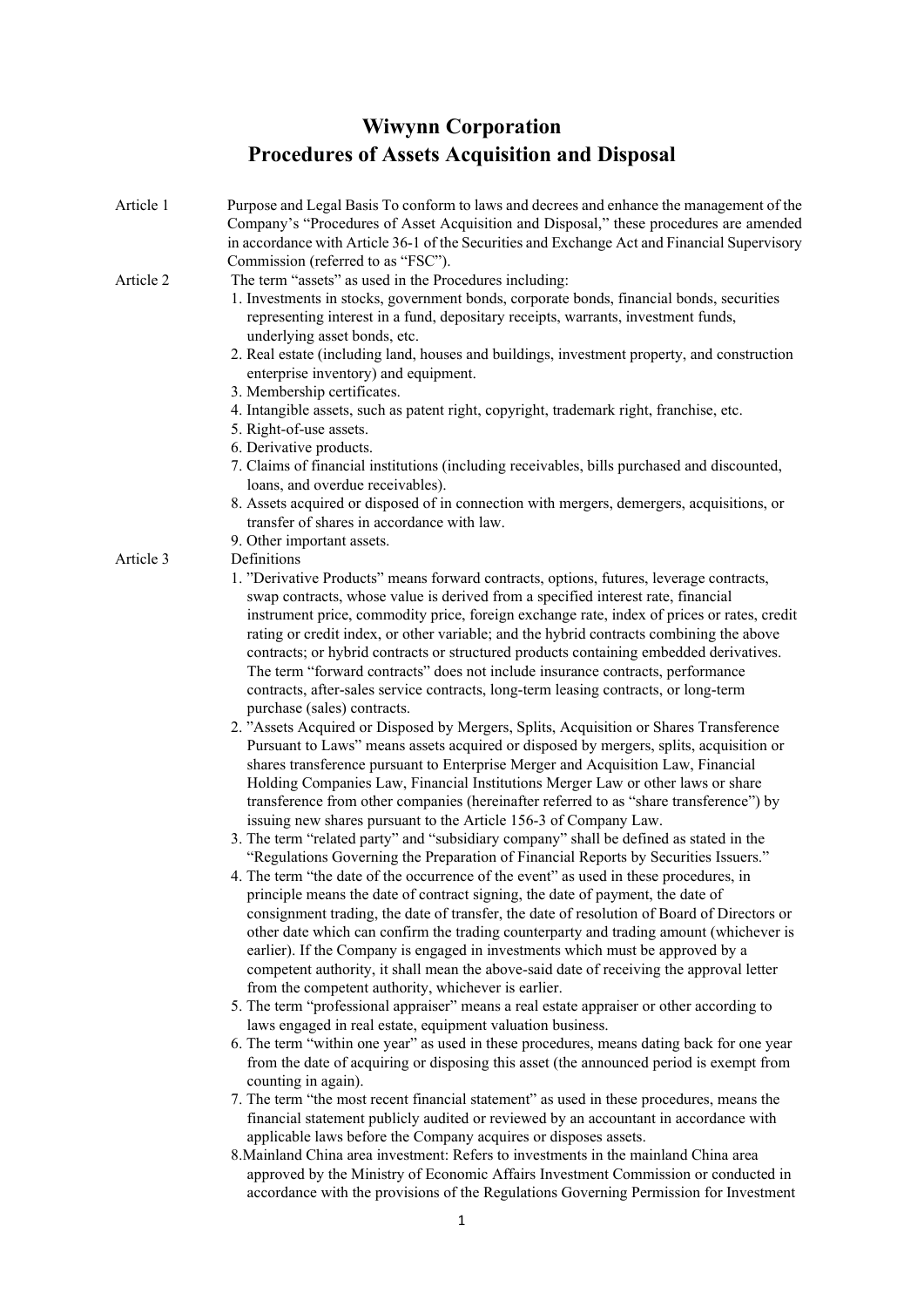or Technical Cooperation in the Mainland Area.

- 9. Securities exchange: "Domestic securities exchange" refers to the Taiwan Stock Exchange Corporation; "foreign securities exchange" refers to any organized securities exchange market that is regulated by the competent securities authorities of the jurisdiction where it is located.
- 10. Over-the-counter venue: "Domestic OTC venue" refers to a venue for OTC trading provided by a securities firm in accordance with the Regulations Governing Securities Trading on the Taipei Exchange; "foreign OTC venue" refers to a venue at a financial institution that is regulated by the foreign competent authority and that is permitted to conduct securities business.
- Article 3-1 Professional appraisers and their officers, certified public accounts, attorneys, and securities underwriters that provide the Company with appraisal reports, certified public accountant's opinions, attorney's opinions, or underwriter's opinions shall meet the following requirements:
	- 1. May not have previously received a final and unappealable sentence to imprisonment for 1 year or longer for a violation of the Act, the Company Act, the Banking Act of The Republic of China, the Insurance Act, the Financial Holding Company Act, or the Business Entity Accounting Act, or for fraud, breach of trust, embezzlement, forgery of documents, or occupational crime. However, this provision does not apply if 3 years have already passed since completion of service of the sentence, since expiration of the period of a suspended sentence, or since a pardon was received.
	- 2. May not be a related party or de facto related party of any party to the transaction.
	- 3. If the Company is required to obtain appraisal reports from two or more professional appraisers, the different professional appraisers or appraisal officers may not be related parties or de facto related parties of each other.

When issuing an appraisal report or opinion, the personnel referred to in the preceding paragraph shall comply with the self-regulatory rules of the industry associations to which they belong and with the following provisions:

- 1. Prior to accepting a case, they shall prudently assess their own professional capabilities, practical experience, and independence.
- 2. When conducting a case, they shall appropriately plan and execute adequate working procedures, in order to produce a conclusion and use the conclusion as the basis for issuing the report or opinion. The related working procedures, data collected, and conclusion shall be fully and accurately specified in the case working papers.
- 3. They shall undertake an item-by-item evaluation of the appropriateness, and reasonableness of the sources of data used, the parameters, and the information, as the basis for issuance of the appraisal report or the opinion.
- 4. They shall issue a statement attesting to the professional competence and independence of the personnel who prepared the report or opinion, and that they have evaluated and found that the information used is appropriate and reasonable, and that they have complied with applicable laws and regulations.

Article 4 Procedures of Evaluation and Operation for the Acquisition or Disposition of Assets 1. Acquisition or Disposition of Securities

- (1) For securities acquired or disposed on a centralized exchange market or OTC exchange, the operating department shall submit items such as the reasons for the proposed acquisition or disposition, targeted assets, and price reference, etc. to the incharge department for the decision.
- (2) For securities not acquired or disposed on a centralized exchange market or OTC exchange, the operating department shall submit items such as the reasons for the proposed acquisition or disposition, targeted assets, trading counterparties, price of transfer, receipt and payment terms, and price reference, etc. to the in charge department for the decision.
- 2. For acquisition or disposition of real estates, equipment, membership certificates, intangible assets, right-of-use assets, and assets acquired or disposed by mergers, splits, acquisition or shares transference in accordance to laws, the operating department shall submit items such as the reasons for the proposed acquisition or disposition, targeted assets, trading counterparties, price of transfer, receipt and payment terms, and price reference, etc. to the in-charge department for the decision.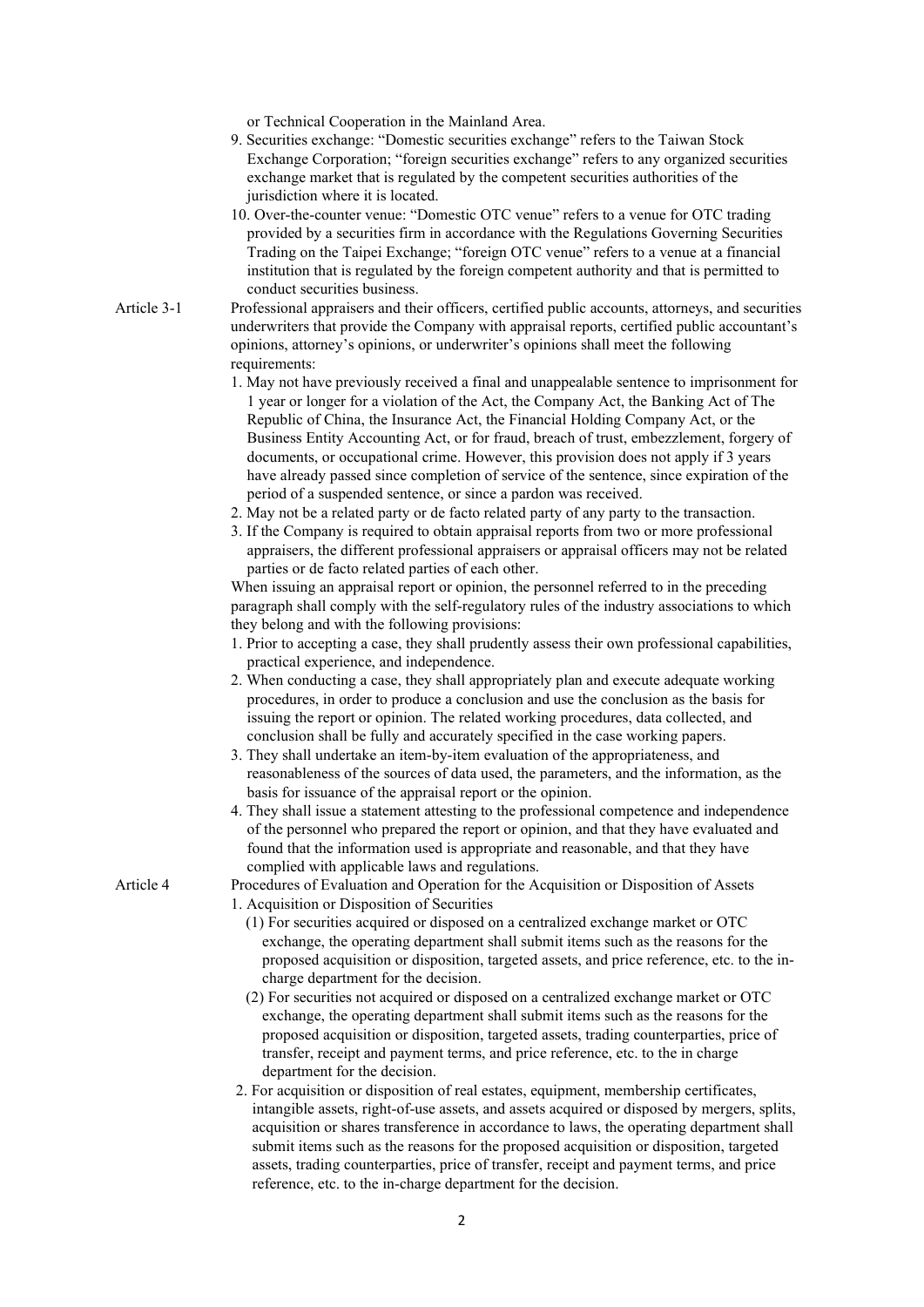- 3.For evaluation of derivative products, the financial manager shall hold periodic meetings with related persons to examine operational strategies and performances. Positions for hedge trades shall be evaluated at least twice per month. Evaluation reports shall be submitted to senior management personnel authorized by the board of directors.
- 4. As to related operations for acquisition or disposition of assets, they are all processed in accordance with the Company's relevant regulations for the internal control system. Article 5 Procedures of Ratification and Decision for the Acquisition or Disposition of Assets

1. Manner and the Reference Basis for the Decision on Price

- (1) For securities purchased and sold on a centralized exchange market or OTC exchange, the price shall be decided by the market price at the time of the transaction. For securities not acquired or disposed on a centralized exchange market or OTC exchange, the price shall be determined by reference to net value per share, profitability, and future development potential, in addition, the transaction price at the time shall also be referenced.
- (2) The acquisition or disposition of real estate or right-of-use assets and equipment or right-of-use assets shall be carried out by price comparison, price negotiation, or bidding. As to the price of real estate, it shall be determined by reference to the announced present value, appraised present value, and actual transaction price in the vicinity.
- (3) For the acquisition or disposition of membership certificates, the price shall be integrally evaluated by reference to future anticipated added-value and produced benefit.
- (4) For the acquisition or disposition of intangible assets or right-of-use assets such as patent rights, copyrights, trademark rights, and franchises, the price shall be entirely determined by reference to elements such as future anticipated profit, levels of technology development and innovation, legally protected conditions, circumstances of license and implementation, or production cost or implementation cost; in addition, the relevant elements of right owners and licensees shall also be integrally referred.
- 2. Amount and Level of License

In-charge department of the Company shall decide within its authority on the acquisition and disposition of assets in the following situations, provided, however, that matters governed by Article 185 of the Company Law shall be approved at the shareholders' meeting in advance:

- (1) Unless otherwise provided below, the acquisition or disposition of securities shall be approved by the Board of Directors before its execution:
	- (a) The chairman of the board is authorized by the Board of Directors to decide and execute a project if the amount is not more than NT\$300 million, the executed project will be reported to the Board of Directors thereafter.
	- (b) Short-term idle funds invested in short-term securities such as domestic government bonds, domestic bond funds, financial bonds, American government bond and oversea bond fund with good credit rating, domestic money market funds, whereby the approval of CFO is required for each single transaction or the daily total amount not exceeding NT\$ 2 billion; and the approval of the chairman of the board is required for amount exceeding NT\$ 2 billion.
- (2) The acquisition or disposition of real estate or right-of-use assets shall be approved by the Board of Directors before its execution, except that the chairman of the board is authorized by the Board of Directors to execute a project that is not more than NT\$300 million, and it will be reported to the Board of Directors thereafter.
- (3) The acquisition or disposition of equipment or right-of-use assets, and intangible assets or right-of-use assets such as Membership certificates, patent right, copyright, trademark right, franchise; for any projects the amount is more than NT\$300 million, must be approved by the Board of Directors, the chairman of the Board or his authorized officers decides for other projects before its executions.
- (4) The transaction object conforms to the related party transactions regulated in Article 12 of these procedures, the provisions of paragraph 2 of Article 12 shall prevail.
- (5) The acquisition or disposition of derivative products shall be authorized to relevant personnel in accordance with the "Rules and Procedures of Derivative Transactions," which formulated by the Company, and shall report to the soonest meeting of Board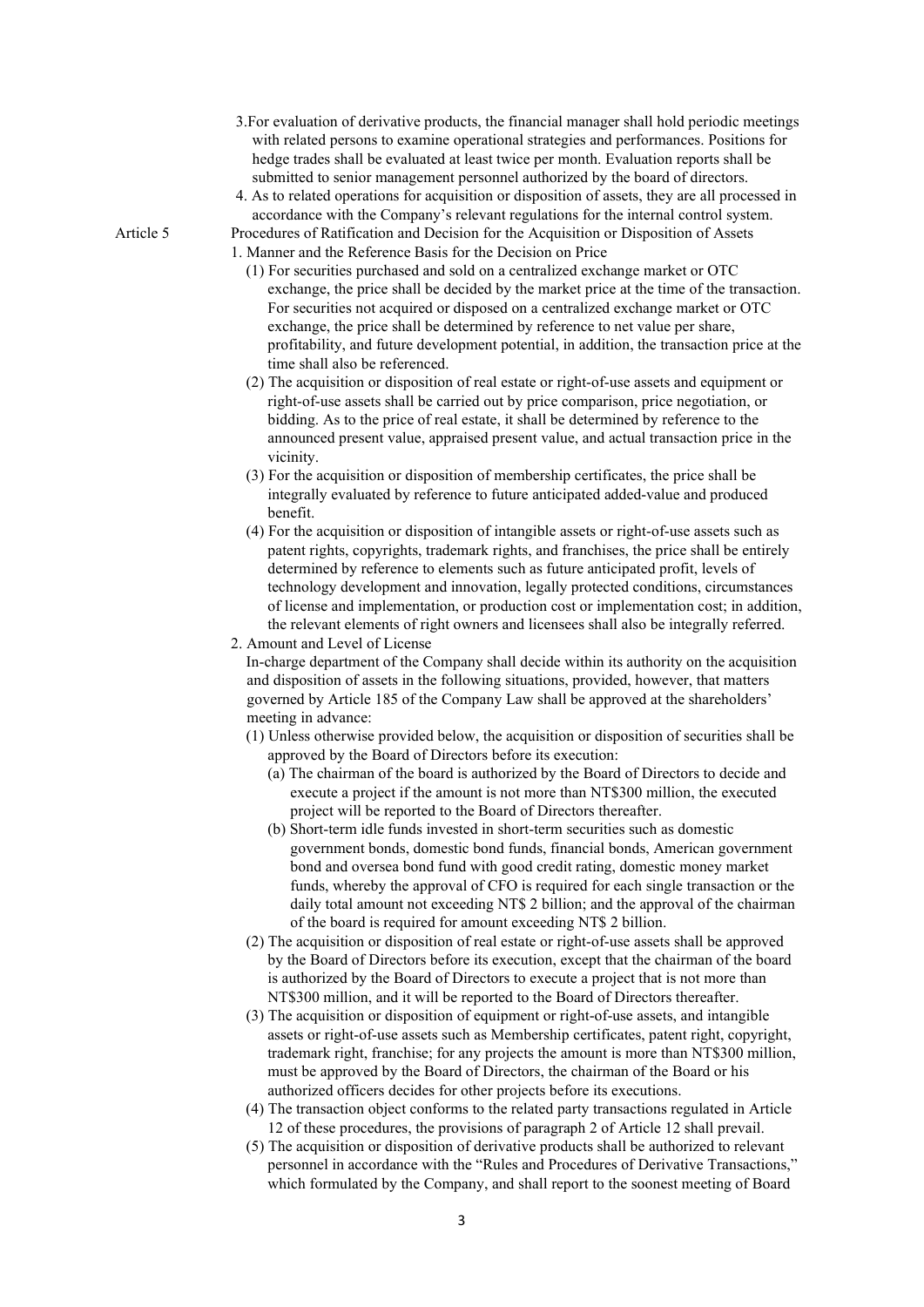of Directors.

3. Operating Department The finance department is the operating department for securities and derivative product investments; the using department and the relevant in-charge department are the operating departments for investments in real estate, equipment, intangible assets, right-of-use assets, membership certificate, and assets acquired or disposed by mergers, splits, acquisition or shares transference in accordance to laws Article 6 Procedures of Announcement and Filing

- 1. The acquisition or disposition of the Company's assets, provided below, shall be announced and filed to the FSC's designated website in accordance to its nature and the stipulated form, within two days commencing immediately of its occurrence, with the relevant data and information:
	- (1) Acquisition and disposition of real estate or right-of-use assets from a related party, or purchase or disposition of assets other than real property or right-of-use assets from or to a related party where the transaction amount reaches 20 percent or more of paid-in capital, 10 percent or more of the Company's total assets, or NT\$300 million or more; provided, this shall not apply to trading of domestic government bonds or bonds under repurchase and resale agreements, or subscription or repurchase of money market funds issued by domestic securities investment trust enterprises.
	- (2) Proceeding mergers, splits, acquisition or shares transference.
	- (3) Engaging in derivative products transactions and the loss reaching the upper limit loss amount of the total or individual contract prescribed in procedures which formulated by the Company.
	- (4) Equipment or right-of-use assets that are categorized as assets acquired or disposed for business use, the transaction counterparty is not a related party, and the transaction amount has reached NT\$500 million or more.
	- (5) Real estate acquired by the Company by the ways of mandating others to build on its land, engaging others to build on rented land, joint cooperatively building with others to split the units, cooperatively building with others to acquire the proportion of profits, or cooperatively building with others to separately sell the units, and furthermore the transaction counterparty is not a related party, then the transaction amount which the anticipated amount invested by the Company has exceeded NT\$500 million.
	- (6) Except for asset transactions provided in the preceding five items, or an investment in the mainland China area, where the transaction amount reaching 20% of the Company's paid-in capital or in exceeds NT\$300 million; however, not included otherwise provided below:
		- (a) purchase and sale of domestic government bonds or foreign government bonds with a rating that is not lower than the sovereign rating of Taiwan,
		- (b) purchase and sale of bonds with put or call conditions, or subscription or repurchase of money market funds issued by domestic securities investment trust enterprises.
- 2. The transaction mounts in the preceding paragraph are calculated in accordance to the methods provided herein below:
	- (1) each single transaction amount,
	- (2) the transaction amount accumulated within one year with the same counterparty in the acquisition or disposition of the targeted assets with the same nature,
	- (3) the amount accumulated (the amounts for acquisition and disposition are separately accumulated) within one year of the acquisition or disposition of the same real estate or right-of-use assets in a development plan,
	- (4) the amount accumulated (the amounts for acquisition and disposition are separately accumulated) within one year in the acquisition or disposition of the same securities.
- 3. One year period in sub-section is dating back from the date of the concerned transaction; the announced period is exempt from counting in again.
- 4. The Company shall monthly enter into the transaction situations of the derivative products engaged by it and its subsidiaries not categorized as domestic public companies, up to the end of the previous month in accordance to the stipulated form to the FSC's designated website for filing information before the 10th of each month.
- 5. Where any item required to be placed into a public announcement pursuant to these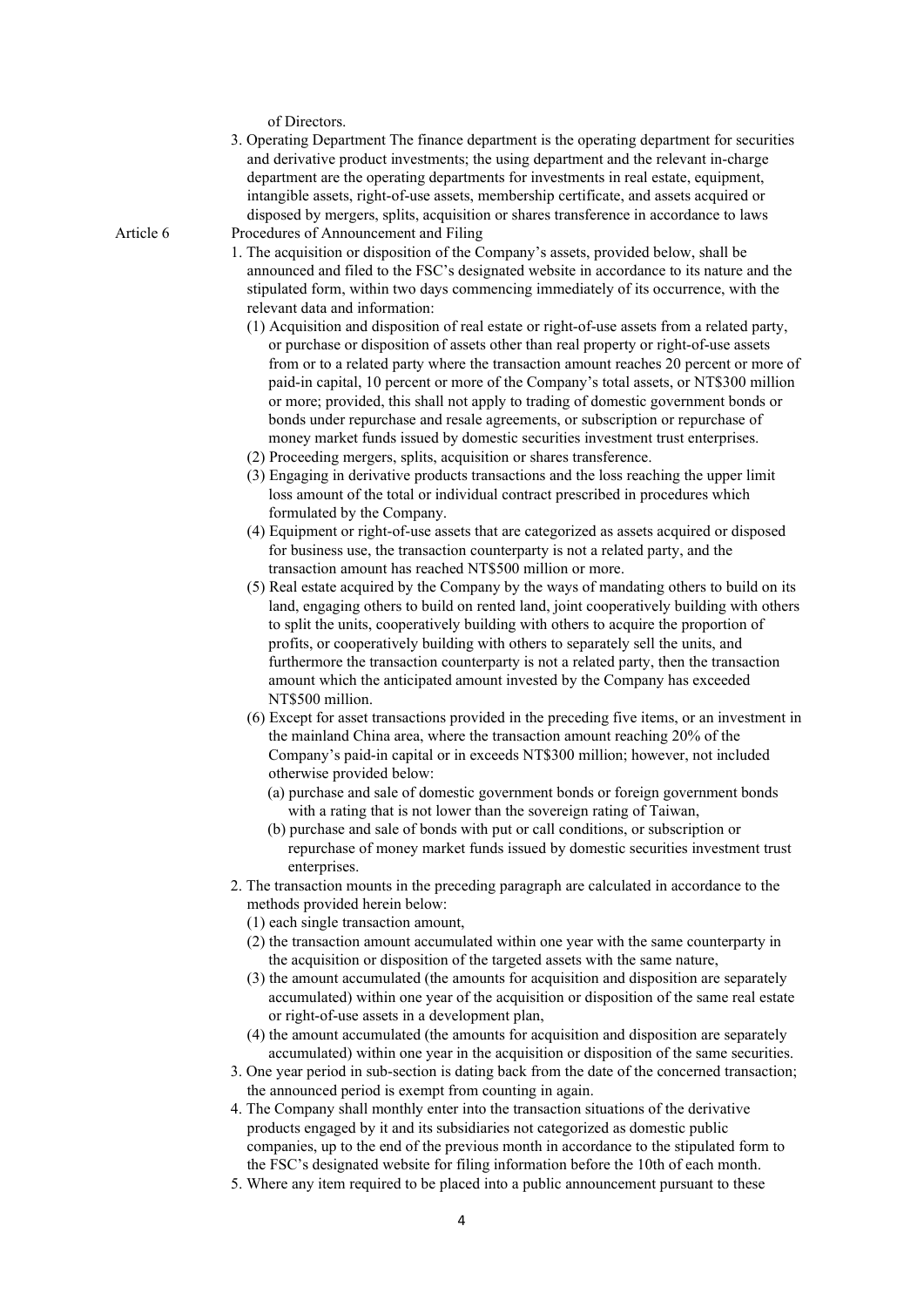provisions is incorrect or not placed in the announcement and it is required to be supplemented, the whole announcement shall be remade and placed into a public announcement within two days counting inclusively from the date of knowing of such error or omission.

- 6. Unless otherwise provided by other laws, the Company's acquisition or disposition of assets shall keep in reserve the relevant contracts, meeting minutes, registry, appraisal report, and the opinion books by accountants, attorneys or security underwriters for at least 5 years.
- 7. After announcing and filing the transaction in accordance with the provisions, provided that one of the following conditions exist, the Company shall announce and file the relevant data and information to the FSC's designated website within two days commencing immediately after its occurrence:
	- (1) Where the executed relevant contracts of the original transaction have been changed, terminated or ceased.
	- (2) Where mergers, splits, acquisition or share transfers have not been completed in accordance to the anticipated timeframe set in the contracts.
	- (3) Change to the originally publicly announced and reported information.

Article 7 Scope and Amount of Acquisition or Disposition of Assets

- 1. Apart from acquisition of assets for business use, the Company may invest or acquire real estate or right-of-use assets and securities for non-business use, the limitations on amounts are set forth as follows:
	- (1) Total investment in real estate or right-of-use assets for non-business use shall not exceed 40% of the equity attributable to owners of the Company and long-term liabilities of the Company as the most recent financial report audited or reviewed by the accountant.
	- (2) Total investment in securities shall not exceed 200% of the equity attributable to owners of the Company as the most recent financial report audited or reviewed by the accountant.
	- (3) Investment in a single security shall not exceed 40% of the equity attributable to owners of the Company as the most recent financial report audited or reviewed by the accountant.
- 2. As to the Company's subsidiaries, the limitations on amounts of acquisition or disposition of assets shall not violate rules provided herein below:
	- (1) Real estate or right-of-use assets shall not be acquired for non-business use.
	- (2) Total investment in securities shall not exceed the equity attributable to owners of the Company as the most recent financial report audited or reviewed by the accountant.
	- (3) Investment in a single security shall not exceed 20% of the equity attributable to owners of the Company as the most recent financial report audited or reviewed by the accountant.

- Article 8 Control Management Process for Subsidiaries' Acquisition or Disposition of Assets 1. For the acquisition or disposition of assets by subsidiaries reinvested by the Company, the "Procedures for Acquiring or Disposing of Assets" shall be enacted in accordance to regulations, and after the approval of the Board of Directors of the subsidiaries, shall be submitted to each supervisor and reported to the shareholders' meeting for approval. After approval at the shareholders' meeting, it shall be filed to the Board of Director of the Company. The same procedures shall apply with any amendment.
	- 2. For situations in which the acquisition or disposition of assets by subsidiaries not categorized as domestic public companies reaches the standards of announcement and filing set forth herein, it shall be announced and filed by the Company with copies to relevant authorities-in-charge in accordance to procedures set forth herein.
	- 3. The Company's paid-in capital or total assets, audited by public accountants, shall be the standard for determining whether or not a subsidiary is subject to Article 6, paragraph 1, requiring a public announcement and regulatory filing in the event the type of transaction specified therein reaches paid-in capital or the total assets.
	- 4. The Company shall supervise subsidiaries' compliance with the "Procedures of Assets Acquisition and Disposition," and monitor their implementation.
- Article 9 Punishment for Violation of the Procedure When the Company's employees or personnel violate the Procedure, they will be punished according to the "Personnel Administration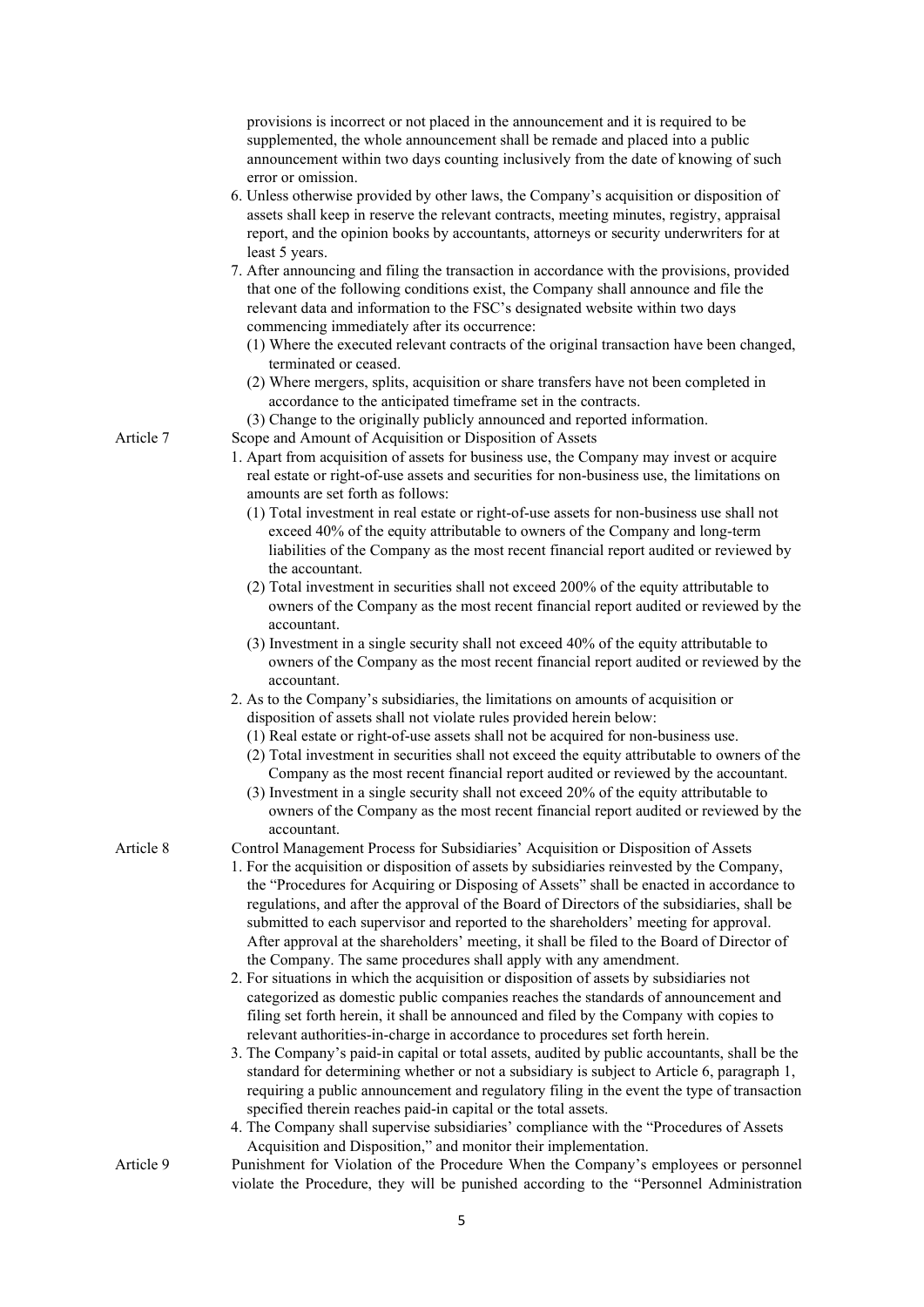Regulation."

Article 10 Appraisal Report from Professional Appraisal Institutions In acquiring or disposing of real estates, equipment or right-of-use assets by the Company, unless otherwise transacting with a domestic government agency, commissioning others to build on its own land, leased land by appointing a constructor, or acquiring or disposing the equipment or right-of-use assets for business use, and the transaction amount reaches 20% of the Company's paid-in capital or exceeds NT\$300 million, the Company shall, prior to the date of occurrence of the event, obtain an appraisal report issued by a professional appraisal institutions, and comply with the following provisions:

- 1. Due to special circumstances, where a limited price, specified price or special price is deemed as the reference basis of the transaction price, this transaction shall be reported and decided by the Board of Directors for approval. If there is any change of the transaction conditions, the procedures herein above shall apply.
- 2. If the transaction amount is more than NT\$ 1 billion, two or more professional appraisal institutions must be retained for the appraisal.
- 3. Where any one of the following circumstances applies with respect to the professional appraiser's appraisal results, unless all the appraisal results for the assets to be acquired are higher than the transaction amount, or all the appraisal results for the assets to be disposed of are lower than the transaction amount, a certified public accountant shall be engaged to render a specific opinion regarding the reason for the discrepancy and the appropriateness of the transaction price:
	- (1) the difference between the appraisal amount of the appraisal institutions and transaction amount is 20% of transaction amount or more;
	- (2) the difference between the appraisal amounts of two or more appraisal institutions reaches 10% of transaction amount or more.
- 4. The dates between the appraisal report issued by the professional appraisers and the contract executed shall be more than three months, however, if the announced present value of the same period is applicable and is not more than six months, the original appraisal institution may issue the opinion.

Article 11 Certified Accountant's Opinions

- 1. The Company acquiring or disposing of securities shall, prior to the date of occurrence of the event, obtain financial statements of the issuing company for the most recent period, certified or reviewed by a certified public accountant, for reference in appraising the transaction price, and if the dollar amount of the transaction is 20 percent of the Company's paid-in capital or NT\$300 million or more, the Company shall additionally engage a certified public accountant prior to the date of occurrence of the event to provide an opinion regarding the reasonableness of the transaction price. This requirement does not apply, however, to publicly quoted prices of securities that have an active market, or where otherwise provided by regulations of the Financial Supervisory Commission (FSC). According to FSC letter No. 1070331908 and the exception rule provided in the first paragraph of Article 10 the regulations Governing the Acquisition and Disposition of Assets by Public Company. Following times the Company is to proceed free from the aforementioned accountant checking procedure for acquiring or disposing securities.
	- (1) Securities acquired through cash contribution in an incorporation by promotion or by public offering in accordance with the law, with the further requirement that the rights represented by the acquired securities be commensurate with the proportion of capital contributed.
	- (2) Participation in subscription to an issue of securities issued at face value by an issuing company.
	- (3) Participation in subscription to securities with cash capital increase issued by a direct or indirect 100% owned subsidiary, or 100% owned subsidiaries participate in subscribing cash capital increase to issue securities with each other.
	- (4) Securities listed and traded on the Taiwan Stock Exchange or the Taipei Exchange or emerging stocks.
	- (5) Domestic government bonds, or bonds under repurchase or reverse purchase agreements.
	- (6) Publicly offered funds.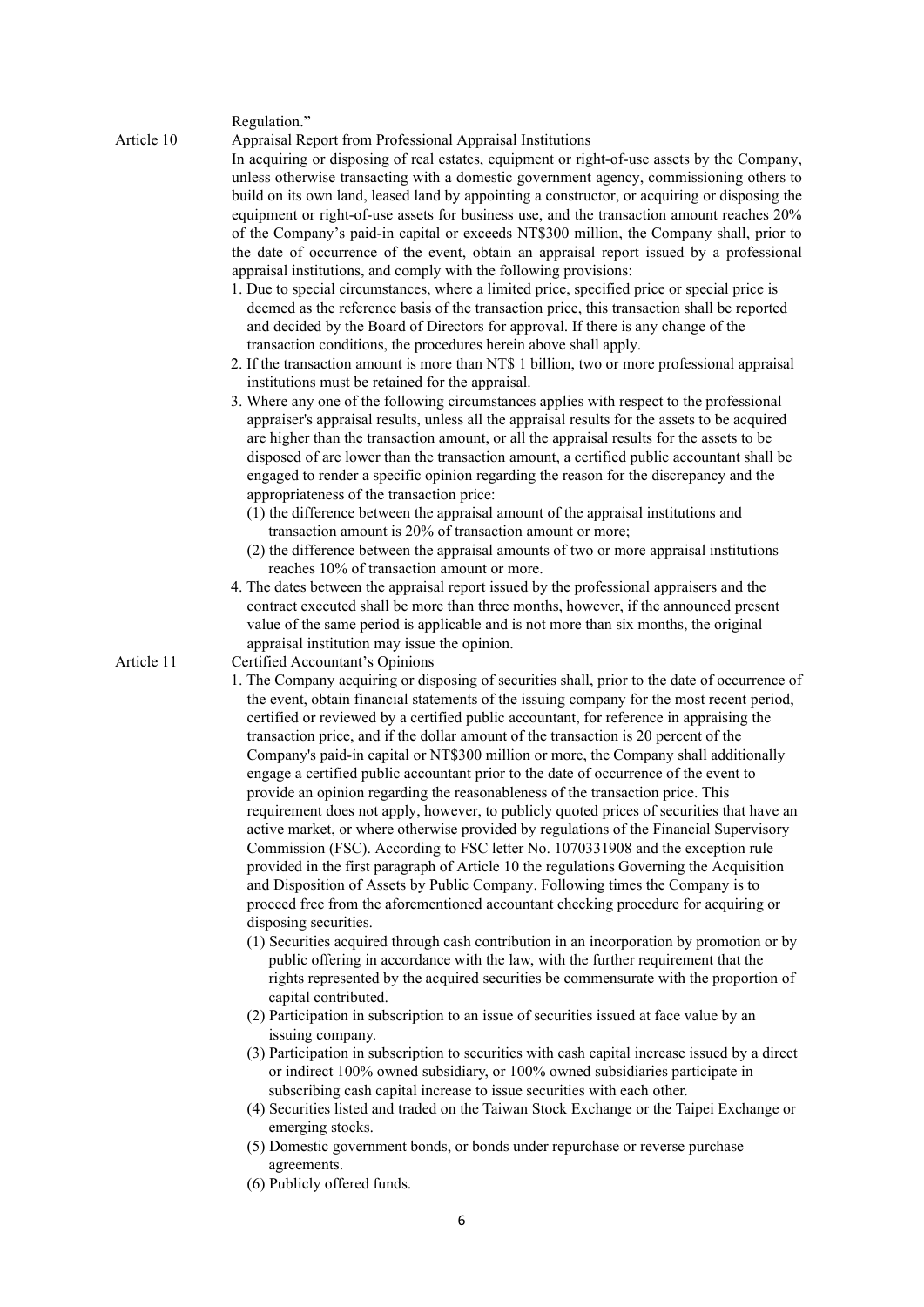- (7) TWSE or TPEx listed stocks acquired or disposed of in accordance with the TWSE or TPEx rules governing the purchase of listed securities by reverse auction or rules governing the auction of listed securities.
- (8) Participation in subscription to shares issued by a domestic public company for a cash capital increase or domestic subscription to corporate bonds (including financial debentures), with the further requirement that the securities acquired are not privately placed securities.
- (9) Subscription to a domestic privately placed fund before the establishment of the fund in accordance with Article 11, paragraph 1 of the Securities Investment Trust and Consulting Act, or subscription to or redemption of a domestic privately placed fund, provided that the trust agreement for the fund specifies an investment strategy in which, aside from securities margin transactions and open positions held in securities-related products, the investment scope of the remaining portion is the same as that of a publicly offered fund.
- 2. Where the Company acquires or disposes of intangible assets or right-of-use assets thereof or memberships and the transaction amount reaches 20 percent or more of paidin capital or NT\$300 million or more, except in transactions with a domestic government agency, the Company shall engage a certified public accountant prior to the date of occurrence of the event to render an opinion on the reasonableness of the transaction price.
- 3. If the Company acquired or disposed assets through court auction procedures, they may replace the appraisal report or accountant opinions with the certified documents issued by the court.
- Article 11-1 The calculation of the transaction amounts referred to in the preceding two articles shall be done in accordance with Article 6, paragraph 2 herein, and "within the preceding year" as used herein refers to the year preceding the date of occurrence of the current transaction. Items for which an appraisal report from a professional appraiser or an accountant's opinion has been obtained need not be counted toward the transaction amount.

Article 12 Related Party Transactions

When the Company engages in any acquisition or disposition of assets from or to a related party, in addition to ensuring that the necessary resolutions are adopted and the reasonableness of the transaction terms is appraised, if the transaction amount reaches 10 percent or more of the Company's total assets, the Company shall also obtain an appraisal report from a professional appraiser or an accountant's opinion in compliance with the provisions of the Procedures.

The Company must submit the information provided below to the Board of Directors for approval, upon first obtaining a consent from the Audit Committee, before its execution of the acquisition or disposition of real estate or right-of-use assets from related parties, or acquisition or disposition of assets other than real property or right-of-use assets from or to related parties where the transaction amount reaches 20 percent or more of paid-in capital, 10 percent or more of the Company's total assets, or NT\$300 million or more, except in trading of domestic government bonds or bonds under repurchase and resale agreements, or subscription or repurchase of money market funds issued by domestic securities investment trust enterprises. The Company may not proceed to enter into a transaction contract or make a payment until receiving approval as discussed herein from the Board of Directors, including.

- 1. The reasons, necessity and the anticipated benefit of assets purchase or disposed;
- 2. The reasons for selecting the related persons as the transaction party;
- 3. With respect to the acquisition of real property or right-of-use assets from a related party, relevant information for evaluating the reasonableness of the anticipated transaction conditions pursuant to provisions of Articles 13 and 14;
- 4. Items such as the date and price originally acquired by the related party, transaction counterparty and its relations between the Company and the related party;
- 5. The forecasting chart for cash received in each month for one year in the future from the anticipated month of contract execution, with an evaluation of the necessity of the transaction and the reasonableness of the fund usage;
- 6. An appraisal report from a professional appraiser or an accountant's opinion obtained in compliance with this Article;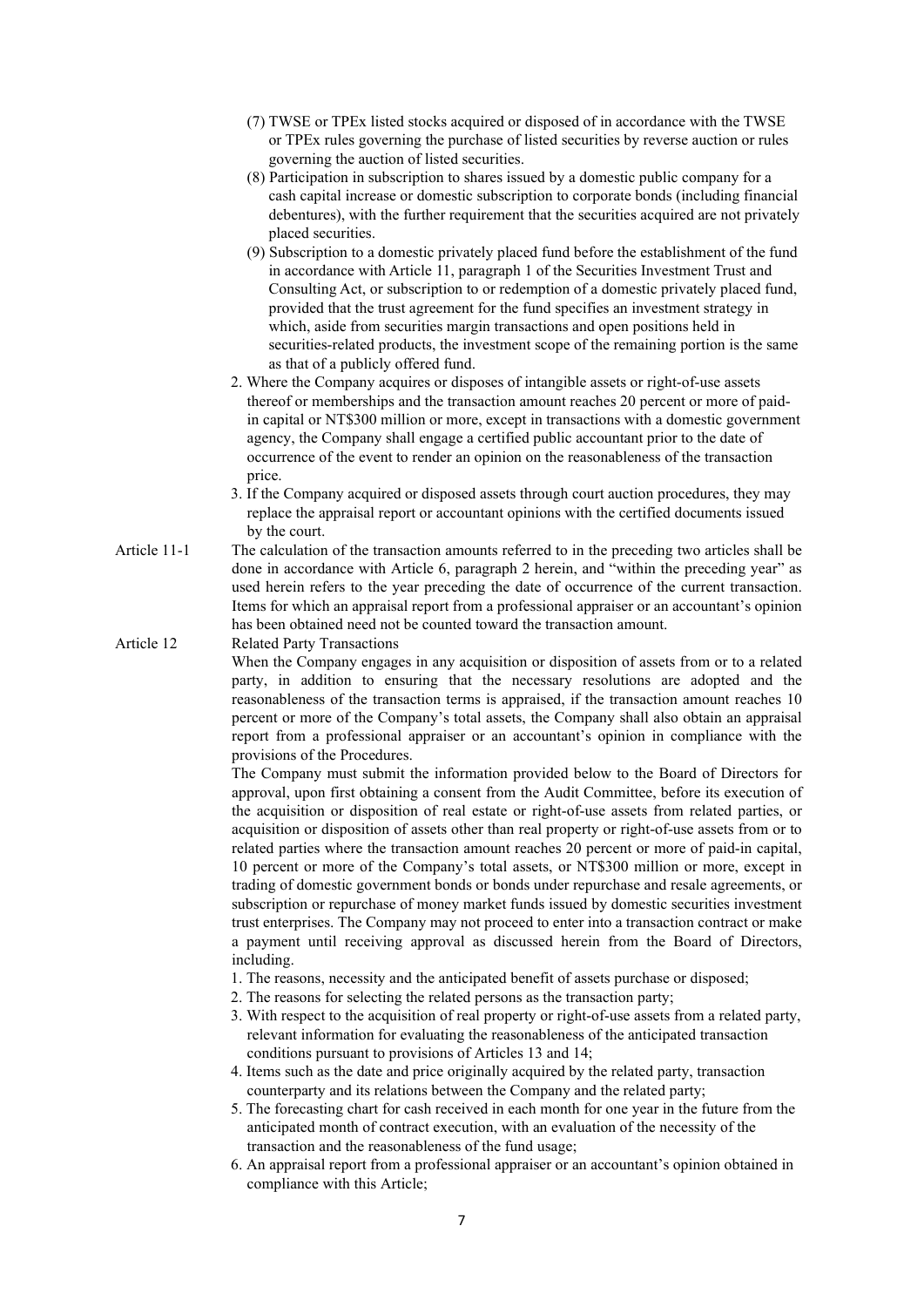7. Conditions and other important agreed items of the transaction.

With respect to the types of transactions listed below when to be conducted between the Company and its parent and subsidiaries, or between its subsidiaries in which it directly or indirectly holds 100 percent of the issued shares or authorized capital and when the transaction is within the authorized amount, the Chairman of the Board may, pursuant to the item 3 of paragraph 2 of Article 5, decide such matters and have the decisions subsequently submitted to and ratified at the next Board of Directors meeting:

1. Acquisition or disposal of equipment or right-of-use assets thereof held for business use. 2. Acquisition or disposal of real property right-of-use assets held for business use.

If the Company or its subsidiaries not categorized as domestic public company will have a transaction set out in paragraph 2 and the transaction amount will reach 10 percent or more of the Company's total assets, the Company shall submit the materials in all the subparagraphs of paragraph 2 to the shareholders meeting for approval before the transaction contract may be entered into and any payment made. However, this restriction does not apply to transactions between the Company and its parent company or subsidiaries or between its subsidiaries.

The calculation of the transaction amounts referred to in paragraph 2 and the preceding paragraph shall be made in accordance with Article 6, paragraph 2 herein, and "within the preceding year" as used herein refers to the year preceding the date of occurrence of the current transaction. Items that have been approved by the shareholders meeting, the Audit Committee and the Board of Directors need not be counted toward the transaction amount.

Article 13 The Company's acquisition of real estate or right-of-use assets from a related party shall comply with methods provided below to evaluate the reasonableness of the transaction cost:

- 1. Based upon the related party's transaction price plus necessary interest on funding and the cost to be borne by the buyer according to law. The "necessary interest on funding" is imputed as the weighted average interest rate of the fund borrowed by the Company in the year of purchase of the asset; provided, it may not be higher than the maximum nonfinancial industry lending rate announced by the Ministry of Finance.
- 2. Total loan value appraised by a financial institution if such object has been mortgaged to the financial institution for a loan; provided that the actual cumulative amount loaned by the financial institution for the object shall reach 70% or more of the appraised total value and the loan period is more than one year. However, this shall not apply if the financial institution and either party of the transaction are related persons.
- 3. Where the land and the buildings on the property are combined for the purchase or lease, the cost of the transaction may be reached by respectively evaluating such land and building based on either method described above.
- 4. The Company's acquisition of real estate or right-of-use assets from the related party, in addition to evaluating the cost of the cost of real estate or right-of-use assets pursuant to provisions prescribed in the preceding three paragraphs, an accountant shall be retained to check and provide specific opinion.
- 5. Where one of the following occurrence exists in the Company's acquisition of the real estate or right-of-use assets from the related party, the transaction is exempt from the application of the preceding four paragraphs; however, the Article 12 shall still apply:
	- (1) The related party acquired real estate or right-of-use assets by inheritance or as a gift.
	- (2) Between the signing date of the related party's receipt of the real estate or right-ofuse assets and the signing date of the current transaction, 5 years has passed.
	- (3) Acquiring real estate by a joint construction contract executed with the related party, or through engaging a related party to build real property, either on the company's own land or on rented land.
	- (4) The real property right-of-use assets for business use are acquired by the Company with its parent and subsidiaries, or by its subsidiaries in which it directly or indirectly holds 100 percent of the issued shares or authorized capital.
- Article 14 Where the evaluations reached by the Company pursuant to the first to third paragraphs in preceding Article are consonantly lower than the transaction price, the provisions of Article 15 apply; however, if any of the circumstances below exists, accompanied by objective evidence provided by a professional real property appraiser's reasonableness opinion obtained and an accountant's specific opinion rendered, the restriction shall not apply: 1. Where the related party purchased a piece of undeveloped land or leased land for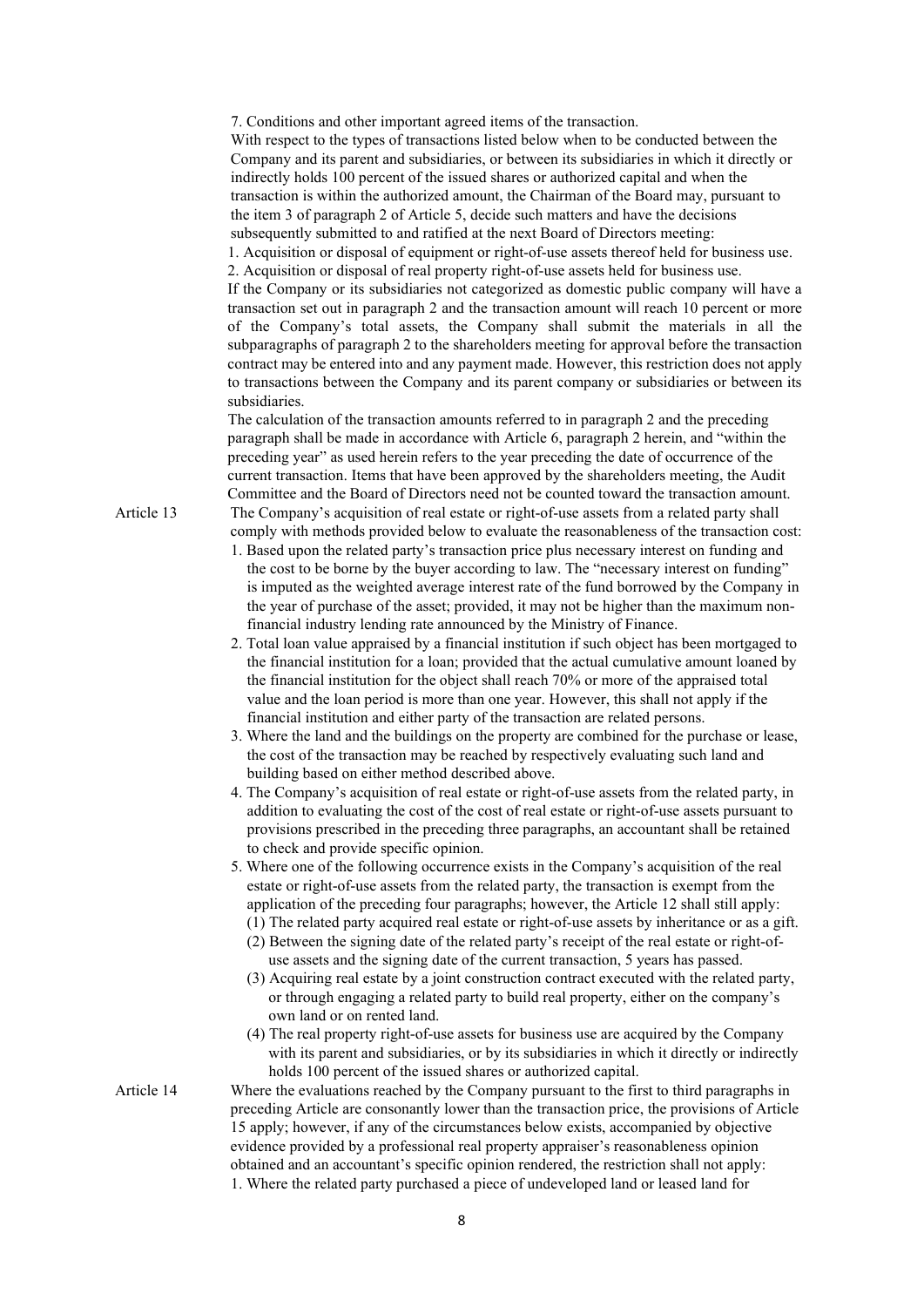construction, and the evidence provided meets one of the following conditions:

- (1) The total value of the undeveloped land, evaluated based on the methods referred to in the preceding paragraph, and the building, calculated based on the related party's construction cost plus reasonable construction profit, is more than the actual transaction price. The stated "reasonable construction profit" shall be the average operating gross profit ratio of the construction department of the related party within the last three years or the most recent gross profit ratio of the construction industry published by the Ministry of Finance, whichever is lower.
- (2) The transaction of the other floors/levels on the same property of nearby region consummated within one year by non-related parties, the area being similar and the transaction conditions being reasonable after reasonable appraisal of the price difference of floor/level or region in accordance with real estate sale or leasing transaction practice.
- 2. The Company provides evidence to prove that the transaction conditions for purchase of the real estate or obtaining real property right-of-use assets through leasing from the related party correspond with those of other transactions of non-related parties in the neighborhood and within one year, with a similar size.

The transaction in the neighborhood in the preceding paragraph shall mean the transaction of the real estate on the same or nearby street with a distance of less than 500 meters from the estate in question. The term "similar size" means that in the case of transaction of nonrelated party, the size is not less than 50% of the estate in question. The "within one year" means dating back for one year from the date of acquiring this real estate or right-of-use assets.

- Article 15 When the Company acquires real estate or right-of-use assets from the related party and the evaluations reached pursuant to the Articles 13 and 14 are consonantly lower than the transaction price, below items shall be followed:
	- 1. Allocate the difference between the real estate or right-of-use assets transaction price and the evaluated cost as special reserve.
	- 2. The independent director members of the Audit Committee handle the matter pursuant to Article 218 of the Company Act.
	- 3. Report the handling condition of the preceding two subparagraphs to the shareholders' meeting and disclose the detailed transaction content in the annual report and the prospectus.

Where the Company allocates a special reserve in accordance to the preceding paragraph, it shall not use such special reserve until and unless a devaluation loss on the asset purchased or leased at high price has been rendered, or such asset has been disposed of, or the leasing contract has been terminated, or proper compensation had been received, or the original status has been restored, or has been acquitted of the unreasonableness by other evidence and has been approved by the competent authorities. When the Company obtains real property or right-of-use assets thereof from a related party, it shall also comply with the preceding two paragraphs if there is other evidence indicating that the acquisition was not an arm's-length transaction.

Article 16 Transaction of Derivative Products The Company engages in the transaction of derivative products shall heed to the control of the following important matters for risk management and auditing purposes in the Procedures:

- 1. Trading principles and policies: shall include the types of derivative product transactions that can be made, operation or hedge strategies, responsibility division, main points for evaluating performance, total amount of contracts which can be engaged in the transaction of derivative products and the upper limit of loss for all and individual contracts.
- 2. Risk management measures.
- 3. Internal auditing system.
- 4. Method of periodic evaluation and management of abnormal conditions.

Article 17 Where the Company engages in the transaction of derivative products, it shall perform the following risk management measures:

- 1. The scope of risk management shall include the risk management of credit, market price, liquidity, cash flows, operation and law.
- 2. Dealing persons, confirming persons and settling persons for the derivative products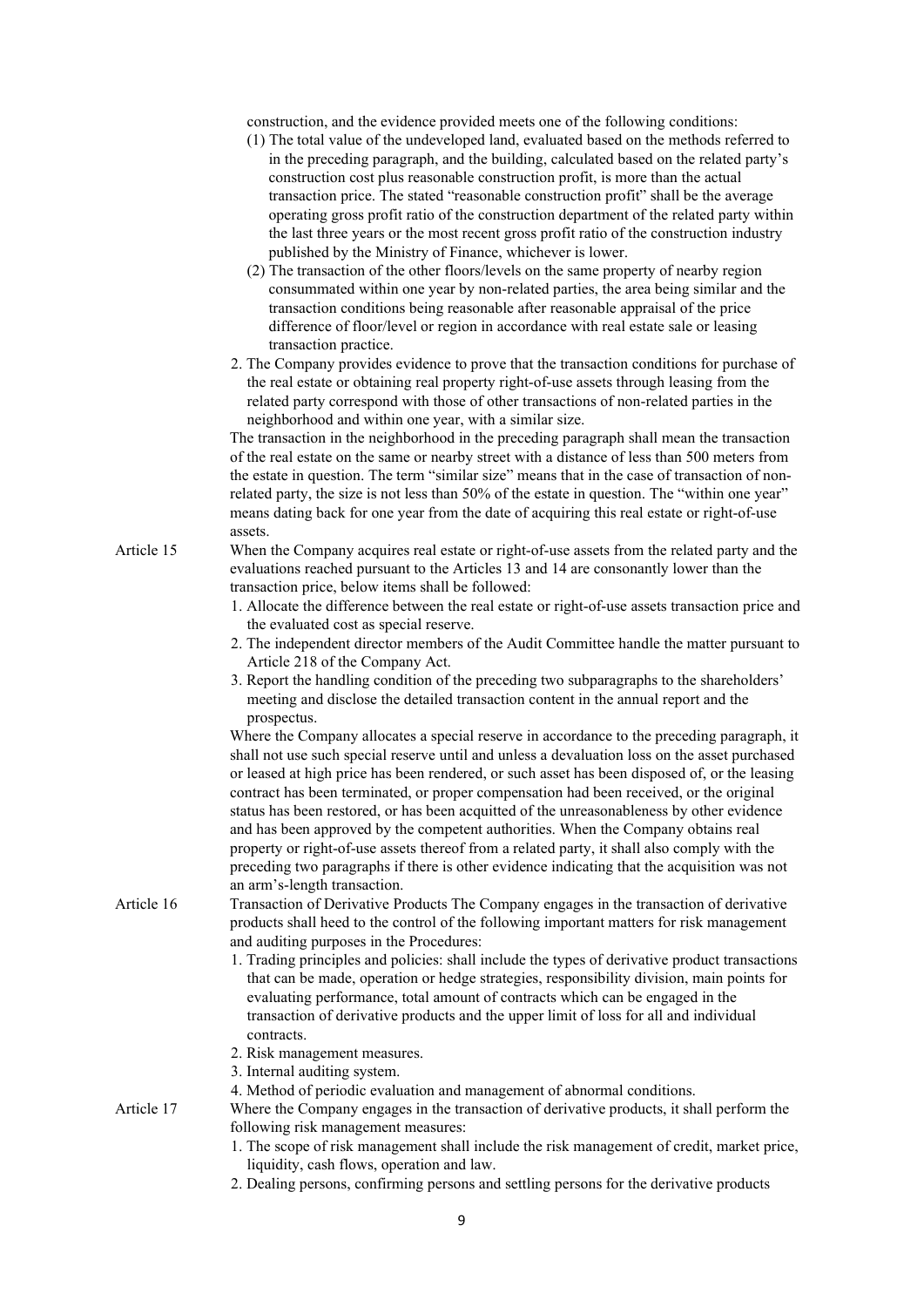transactions shall not be the same.

|            | ansactions shall not be the same.                                                                                                                                                                                                                                                                                                                                                                                                                                      |
|------------|------------------------------------------------------------------------------------------------------------------------------------------------------------------------------------------------------------------------------------------------------------------------------------------------------------------------------------------------------------------------------------------------------------------------------------------------------------------------|
|            | 3. The persons in charge of the evaluation, supervision and control of risk-related matters<br>shall respectively belong to the different departments as those in the preceding item and<br>shall make a report to the Board of Directors or to the high-level managers who are not<br>responsible for setting policies for transactions or positions to be engaged.<br>4. The positions held in the trading of derivative products shall be evaluated at least once a |
|            | week, the hedging transaction made for business purposes shall be evaluated at least<br>twice a month, and the evaluation reports shall be submitted to high-level manages<br>authorized by the Board of Directors.                                                                                                                                                                                                                                                    |
|            | 5. Other important risk management measures.                                                                                                                                                                                                                                                                                                                                                                                                                           |
| Article 18 | Principles of Supervision and Management of the Board of Directors                                                                                                                                                                                                                                                                                                                                                                                                     |
|            | 1. Assign high-level managers to oversee the supervision and the control of the risk of<br>derivative transactions at all times.                                                                                                                                                                                                                                                                                                                                       |
|            | 2. Periodically evaluate whether the results of the derivative transactions conform to the                                                                                                                                                                                                                                                                                                                                                                             |
|            | formulated operational policies and whether the attendant risk of these transactions is<br>within the capability of the Company.                                                                                                                                                                                                                                                                                                                                       |
|            | The Principles of Supervision and Control of the High-Level Managers Authorized by the                                                                                                                                                                                                                                                                                                                                                                                 |
|            | Board of Directors:                                                                                                                                                                                                                                                                                                                                                                                                                                                    |
|            | 1. Periodically evaluate whether the risk management measures currently being used are                                                                                                                                                                                                                                                                                                                                                                                 |
|            | suitable and whether they conform with these Procedures and the "Rules and Procedures                                                                                                                                                                                                                                                                                                                                                                                  |
|            | of Derivative Transactions" formulated by the Company.                                                                                                                                                                                                                                                                                                                                                                                                                 |
|            | 2. Supervise the transactions and loss-and-profit status, if there are any abnormal situations,<br>the high-level manager shall report to the Board of Directors; where the Company has<br>independent directors, an independent director shall present on behalf of the Board of<br>Directors and express opinions.                                                                                                                                                   |
| Article 19 | The Company shall prepare a registry with the type, amount, date passed by the Board of                                                                                                                                                                                                                                                                                                                                                                                |
|            | Directors for the engagement of the transaction of derivative products and the items shall be<br>carefully evaluated in accordance to the item 4 of the Articles 17, the item 2 of paragraph 1<br>and the item 1 of paragraph 2 of Article 18, and publish in detail in registry.                                                                                                                                                                                      |
|            | The Company's internal auditors shall check the suitability of internal control of derivative                                                                                                                                                                                                                                                                                                                                                                          |
|            | transactions periodically and inspect monthly the compliance of the trading departments<br>with "Rules and Procedures of Derivative Transactions" in order to make the auditing                                                                                                                                                                                                                                                                                        |
|            | report. If there are any severe breach matters, these shall be notified to Audit Committee in<br>writing.                                                                                                                                                                                                                                                                                                                                                              |
| Article 20 | Mergers, Splits, Acquisitions and Shares Transference                                                                                                                                                                                                                                                                                                                                                                                                                  |
|            | Prior to convening the Board of Directors for a resolution, the Company engaging in a<br>merger, split, acquisition or share transference shall retain accountants, attorneys or                                                                                                                                                                                                                                                                                       |
|            | securities underwriters for opinions on the reasonableness of the share conversion rates,<br>acquisition price or the cash or other assets distributed to shareholders, and submit the                                                                                                                                                                                                                                                                                 |
|            | opinions at the shareholders' meeting for discussion and approval.                                                                                                                                                                                                                                                                                                                                                                                                     |
|            | However, the requirement of obtaining an aforesaid opinion on reasonableness issued by an<br>expert may be exempted in the case of a merger by the Company of a subsidiary in which it<br>directly or indirectly holds 100 percent of the issued shares or authorized capital, and in the<br>case of a merger between subsidiaries in which the Company directly or indirectly holds                                                                                   |
|            | 100 percent of the respective subsidiaries' issued shares or authorized capital.                                                                                                                                                                                                                                                                                                                                                                                       |
| Article 21 | Prior to convening the shareholders' meeting, the Company participating in a merger, split<br>or acquisition shall prepare a public document addressed to the shareholders stating the<br>significant stipulations of the merger, split or acquisition plan and related matters, and                                                                                                                                                                                   |
|            | deliver it to the shareholders along with the expert opinions of the preceding Article and the<br>notice of the shareholders' meeting to provide the shareholders with a basis of reference for                                                                                                                                                                                                                                                                        |
|            | deciding whether to agree to the merger, split or acquisition plan; however, not including                                                                                                                                                                                                                                                                                                                                                                             |
|            | conditions exempt from convening the shareholders' meeting for a resolution of matters of<br>mergers, splits or acquisitions pursuant to other laws.                                                                                                                                                                                                                                                                                                                   |
|            | If the shareholders' meeting of any Company (including the Company) participating in the                                                                                                                                                                                                                                                                                                                                                                               |
|            | merger, split or acquisition is unable to convene or to pass such a resolution because of                                                                                                                                                                                                                                                                                                                                                                              |
|            | inability to achieve a quorum or sufficient voting shares or because of other legal                                                                                                                                                                                                                                                                                                                                                                                    |
|            | restrictions, or the plan is rejected at the shareholders' meeting, the Company shall                                                                                                                                                                                                                                                                                                                                                                                  |
|            | immediately make a public announcement of the reasons for such occurrence, the follow-up                                                                                                                                                                                                                                                                                                                                                                               |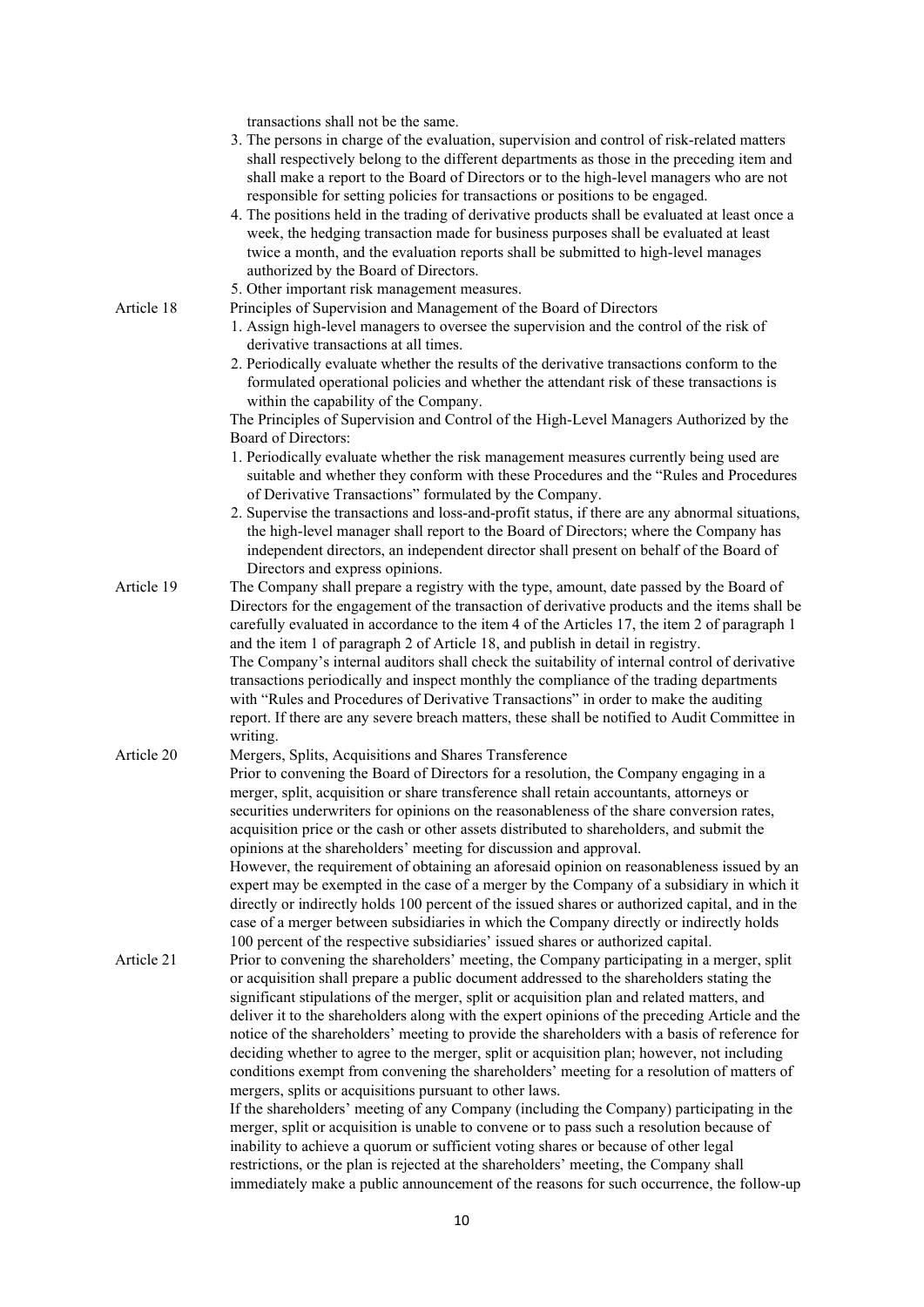|            | measures to be taken, and the anticipated date for convening of the shareholders'                                                                                                      |
|------------|----------------------------------------------------------------------------------------------------------------------------------------------------------------------------------------|
|            | $meeting(s)$ .                                                                                                                                                                         |
| Article 22 | Except as provided by laws or under special circumstances where advance permission has                                                                                                 |
|            | been obtained from the FSC, the Company shall convene the board meetings and                                                                                                           |
|            | shareholders' meetings and pass resolutions regarding the merger, split or acquisition and<br>relevant matters on the same day along with other participating companies in the merger, |
|            | split, acquisition or share transference. The Company shall prepare the following                                                                                                      |
|            | information in a written form and retain the records for 5 years:                                                                                                                      |
|            | 1. Basic identification data for personnel, including the occupational titles, names, and                                                                                              |
|            | national ID numbers (or passport numbers in the case of foreign nationals) of all persons                                                                                              |
|            | involved in the planning or implementation of any merger, split, acquisition, or transfer                                                                                              |
|            | of another company's shares prior to disclosure of the information.                                                                                                                    |
|            | 2. Dates of material events, including the signing of any letter of intent or memorandum of                                                                                            |
|            | understanding, the hiring of a financial or legal advisor, the execution of a contract, and                                                                                            |
|            | the convening of a board of directors meeting.                                                                                                                                         |
|            | 3. Important documents and minutes, including merger, demerger, acquisition, and share                                                                                                 |
|            | transfer plans, any letter of intent or memorandum of understanding, material contracts,                                                                                               |
|            | and minutes of board of directors meetings.                                                                                                                                            |
|            | The Company shall, within two days commencing immediately from the date of passage of                                                                                                  |
|            | a resolution by the Board of Directors, report (in the prescribed format and via the Internet-                                                                                         |
|            | based information system) the information set out in subparagraphs 1 and 2 of the                                                                                                      |
|            | preceding paragraph to the FSC for recordation.                                                                                                                                        |
| Article 23 | All persons participating in or knowing of the Company's merger, split, acquisition or share<br>transference plan shall submit a written undertaking of nondisclosure. Prior to public |
|            | disclosure of the merger, split, acquisition or share transference information, such persons                                                                                           |
|            | may not externally divulge any content of the merger, split, acquisition or share                                                                                                      |
|            | transference plan, nor may they purchase or sell in their own capacity or in the name of                                                                                               |
|            | another person any shares, or any other equity securities of any Company connected with                                                                                                |
|            | the merger, split, acquisition or share transference plan.                                                                                                                             |
| Article 24 | In the Company's participating in a merger, split, acquisition or share transference, the                                                                                              |
|            | share conversion rates or the acquisition price may not be arbitrarily changed except under                                                                                            |
|            | the conditions provided below, and the conditions for change shall be provided in the                                                                                                  |
|            | merger, split, acquisition or share transference contract:                                                                                                                             |
|            | 1. Cash capital increase, issuance of convertible corporate bonds, distribution of stock                                                                                               |
|            | dividends, and issuance of corporate bonds with warrants, preferred shares with                                                                                                        |
|            | warrants, subscription warrants, and other equity securities.                                                                                                                          |
|            | 2. Acts affecting Company finances or operations, such as disposition of major assets.                                                                                                 |
|            | 3. Occurrence of major disasters, major technological transformations, or other events<br>affecting Company shareholder equity or Company securities prices.                           |
|            | 4. Adjustment of treasury shares duly redeemed by any Company participating in the                                                                                                     |
|            | merger, split, acquisition or share transference.                                                                                                                                      |
|            | 5. Increase, decrease, or change in the entities, or number thereof, participating in the                                                                                              |
|            | merger, split, acquisition or share transference.                                                                                                                                      |
|            | 6. Other conditions for change have been provided in the contract and publicly disclosed.                                                                                              |
| Article 25 | In the Company's participating in a merger, split, acquisition or share transference, the                                                                                              |
|            | contract shall specify the rights and obligations of the companies participating in the                                                                                                |
|            | merger, split, acquisition or share transference and shall also specify the following                                                                                                  |
|            | particulars:                                                                                                                                                                           |
|            | 1. Handling of breach of agreement.                                                                                                                                                    |
|            | 2. Principles for handling of equity securities already issued by, or treasury stock already                                                                                           |
|            | redeemed by, the Company (Companies) extinguished in the merger of the split                                                                                                           |
|            | Company.                                                                                                                                                                               |
|            | 3. The quantity of treasury stock that a participating Company may redeem after the record                                                                                             |
|            | date of calculation of the share conversion ratio, and relevant handling principles.<br>4. The handling methods of which there is an increase, decrease, or change in the entities,    |
|            | or number thereof, participating.                                                                                                                                                      |
|            | 5. The scheduled timetable for execution of the plan, and scheduled timeframe for                                                                                                      |
|            | completion.                                                                                                                                                                            |